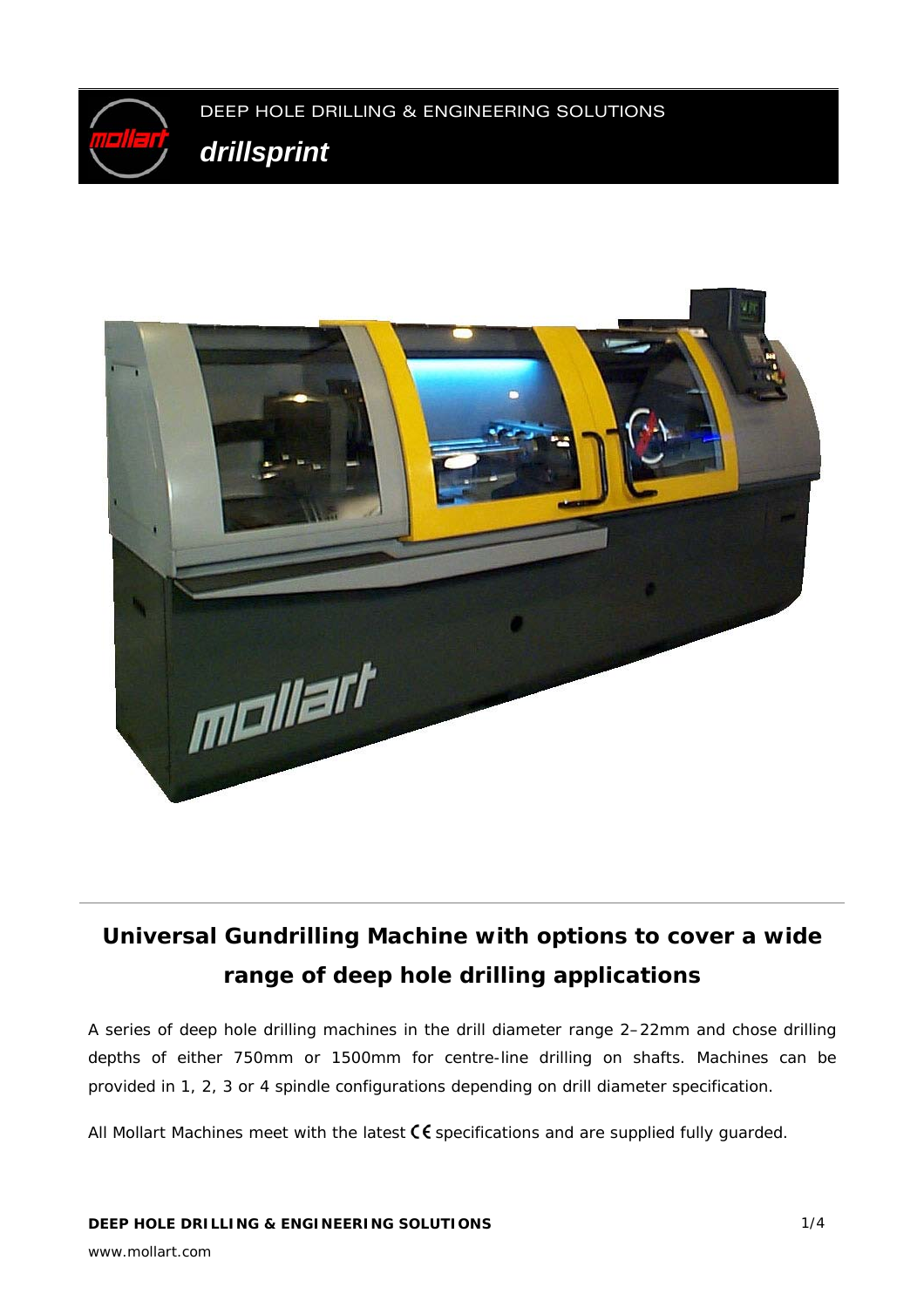### Machine Features & Options







*750mm Drilling Depth Version 1500mm Drilling Depth Version GE Fanuc CNC Control System with programmable spindle feed rate, drilling depth & Process Monitoring* 



*Work rotation Units for maximum concentricity between bore & outer diameter. Parts can also be fixtured on the machine table* 



*CAM-operated Auto-whipguide positioning* 



*Turnkey Solutions with gantry system as part of the machine.* 

## Applications



*The Drillsprint specialises in gundrilling shafts using counterrotation units to produce concentric bores where the wall thickness of component is critical, or alternatively tooled with table mounted fixturing for prismatic parts.* 



*Autoloading of a Windscreen Wiper Shaft. A 3mm x 150mm hole was Gundrilled to allow Washer Fluid to be pumped through into to washer jets mounted on the Windscreen Wiper Blade Arm. The Feeder unit has the capacity to operate for one full shift.*



*Sporting rifle barrels are fed through the machine with an automatic conveyor that indexes the parts through after drilling. The range of parts were drilling diameters from 5 – 10mm and lengths from 300mm – 750mm and bar max 40mm* 

www.mollart.com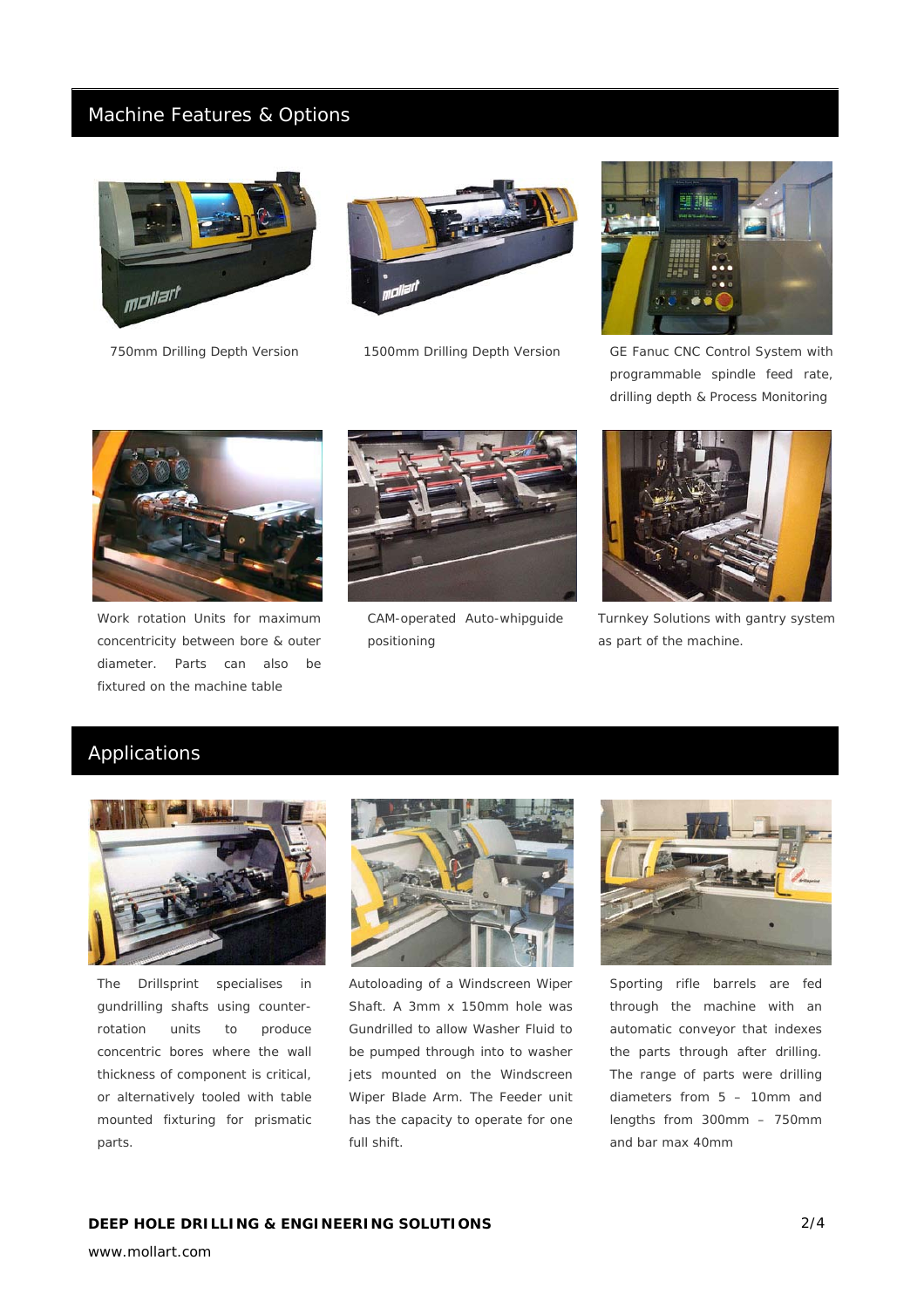## Specification

| <b>Number of Spindles</b>                      | 1, 2, 3 or 4                                                                                                                                      |
|------------------------------------------------|---------------------------------------------------------------------------------------------------------------------------------------------------|
| <b>Gundrilling Diameter Range</b>              | 2mm - 22mm Single Spindle                                                                                                                         |
|                                                | 2mm - 16mm Twin Spindle                                                                                                                           |
|                                                | 2mm - 12mm Three Spindle<br>2mm - 12mm Four Spindle                                                                                               |
| <b>Maximum Drilling Depth</b>                  | 750mm (Optional 1500mm)                                                                                                                           |
| <b>Maximum Component Length</b>                | 850mm (Optional 1600mm)                                                                                                                           |
| <b>Worktable Dimensions</b>                    | Machine dependant                                                                                                                                 |
| <b>Spindle Nose Bore</b>                       | 25mm (Collet Type)                                                                                                                                |
| Spindle Centre Height from Table               | 200mm                                                                                                                                             |
|                                                |                                                                                                                                                   |
| A.C. Spindle Motor Power                       | 5.5kW Continuous (serves two spindles)<br>0 - 6,000 RPM (Optional 0 - 12000RPM)                                                                   |
| Spindle Speed Range (A.C. Infinitely Variable) |                                                                                                                                                   |
| Drill Feed Range (A.C. Infinitely Variable)    | $0 - 1000$ mm/min                                                                                                                                 |
| <b>Rapid Traverse Speed</b>                    | 10m/min                                                                                                                                           |
| <b>Feed Motor Power (Stall Torque)</b>         | Machine dependant                                                                                                                                 |
| Max. Workpiece Diameter with Chuck on Work     | 70mm (External Jaws)                                                                                                                              |
| <b>Rotation Option</b>                         | 32mm (Bore Size)                                                                                                                                  |
| Max. Workpiece Diameter with Cone Locator      | 72mm                                                                                                                                              |
| <b>System on Work Rotation Option</b>          |                                                                                                                                                   |
| <b>Work Rotation Speed</b>                     | 100rpm                                                                                                                                            |
| <b>Work Rotation Motor</b>                     | 0.55kW                                                                                                                                            |
| <b>Tool Kit</b>                                | Set of Allen Keys & Spindle Spanners                                                                                                              |
| <b>Floor Area of Machine</b>                   | 3000 x 1500mm (Basic Machine)                                                                                                                     |
| <b>Weight of Machine</b>                       | 3500kg (Basic Machine)                                                                                                                            |
| <b>Electrical Supply</b>                       | 400 Volts, 3 Ph, 50 Hertz. (460 Volt 60 Hz<br>available as option.)                                                                               |
| <b>Control Voltage</b>                         | 24 Volts DC                                                                                                                                       |
| <b>Rated Supply Current</b>                    | 64 Amps                                                                                                                                           |
| <b>Control System</b>                          | GE Fanuc Powermate 'iD'                                                                                                                           |
| <b>Mollart Software including Monitoring</b>   | Spindle monitoring Feed Power monitoring                                                                                                          |
|                                                | Coolant Pressure monitoring                                                                                                                       |
| <b>Machine colour</b>                          | Dark Grey base RAL 7043, Light Grey Guards RAL<br>7004 & Yellow opening doors and tread plates RAL<br>1003. Other colours optional at extra cost. |

All specifications are subject to change without prior notice.

## Contact details

### **MOLLART ENGINEERING LTD**

Headquarters • Deep Hole Drilling Machines Manufacturing • Subcontract Deep Hole Drilling with full CNC Machine Shop back-up for complete parts • Exclusive UK Agent for BOTEK Deep Hole Drilling Tools - Gundrills, BTA & Ejector

| <b>Address</b> | Chessington Industrial Estate, Roebuck Rd., CHESSINGTON Surrey, KT9 1EU |
|----------------|-------------------------------------------------------------------------|
| <b>Tel</b>     | 020 8391-2282                                                           |
| Fax            | 020 8391-6628                                                           |
| Email          | mailto: info@mollart.co.uk                                              |
| <b>Contact</b> | Ian Petitt                                                              |

#### **DEEP HOLE DRILLING & ENGINEERING SOLUTIONS**